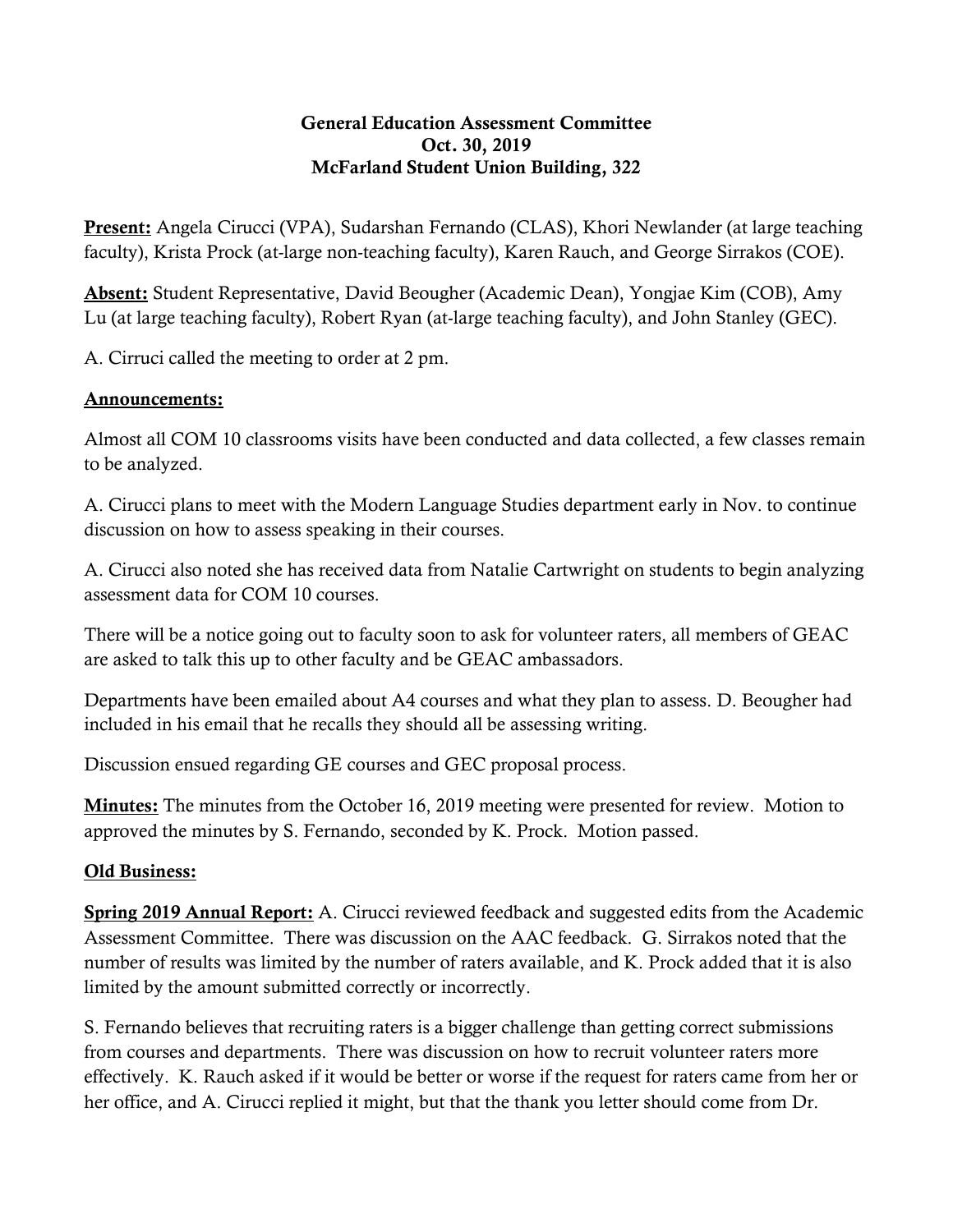Rauch and the Office of Assessment. It was agreed that K. Prock would send out the email requesting volunteer raters.

Conversation about eventually changing rating system since having the professor teaching the course act as the second rater may mean KU is shifting back to just faculty rating. There are questions on how to do it logistically, since D2L is not able to be set up to facilitate this action at this time. S. Fernando suggested that that's not necessary, and that professors should incorporate rating as part of their regular grading. K. Rauch agreed that it is a good idea to start moving that way, but not yet ready to move to faculty-only rating system. G. Sirrakos recommended that volunteer raters could act as the double-rater.

K. Prock noted that if instructors begin rating their own courses, then GEAC should reiterate that rating is done every time the course is taught. A. Cirucci said this was another suggestion from AAC, to have continuous data gathering and therefore have more data to analyze when it is time to review. G. Sirrakos was concerned about additional levels of analysis of the data. K. Prock also shared that if the instructors do this more often they will become more familiar and comfortable with the rubric. K. Rauch said that GEAC needs to get data storage figured out first.

A. Cirucci also shared that AAC was concerned about length of time between ratings of SLOs, and that contributed to the conversation about continuous data gathering.

At AAC, the Provost shared her concern about the language used in the rubric levels and expectations for students. S. Fernando asked if GEAC needs to revisit the rubric. K. Prock said that GEAC could initiate discussion, but change needs to come from the GEC. Discussion continued on rubric levels and their wording for SLO 2B. A. Cirucci concluded discussion, and will be adding changes to the rubric as part of the Report recommendations.

**Raw Data Storage:** There are concerns about space and length of time to store raw data, both digital and physical artifacts. K. Prock stated that she and K. Rauch will talk with Troy Vingom again about having enough digital storage for the raw data. A. Cirucci said she would like to eventually see all artifacts go digital.

## New Business:

**January Assessment Day:** The planned Assessment Day for January will now focus on academics, not administrative units, and will only be held from 9a-12n, with three hour-long sessions. A. Cirucci shared that part of the day will be focused on General Education, such as how to structure courses, explain how to best develop courses, and how to evaluate a course based on the rubrics, with time for a question  $&$  answer session at the end.

K. Rauch noted that, while the order is not set, the Office of Assessment is considering the three sessions be on a Gen Ed focus, a Panel Discussion about Assessment process (with KU faculty on the panel), and an Interactive Workshop.